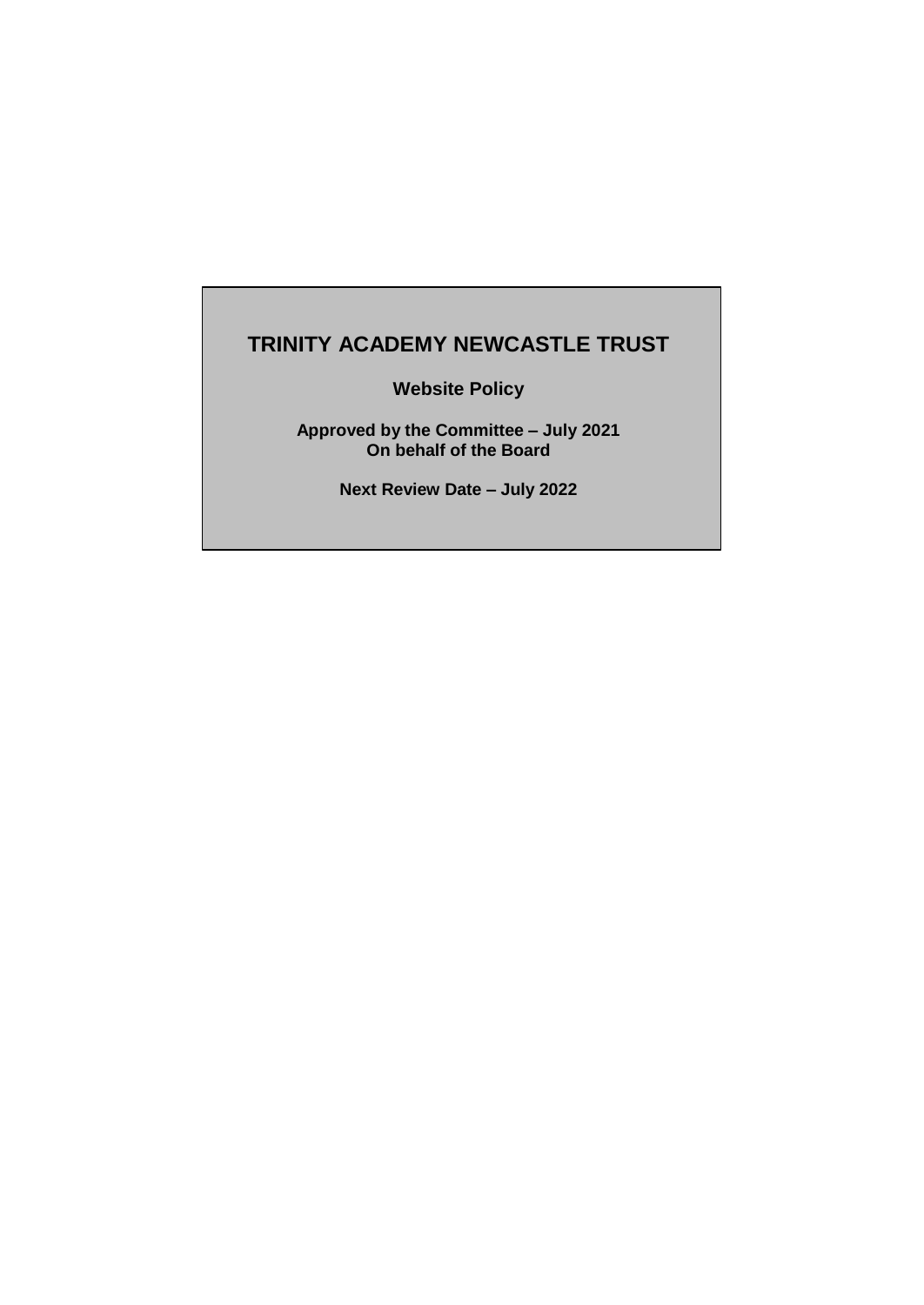The Trust operates the following policy on its website regarding the use of photographs, to ensure the privacy and safety of learners at the Trust:

- 1. Where learners are named, only their first names are given;
- 2. Where a learners is named, no photograph of that learners is displayed;
- 3. Where a photograph is used which shows a learner, no name is displayed.

By observing these points, the Trust ensures that visitors to the website cannot link images of learner to names of learners. When choosing photographs for the website, the Trust is mindful of the way learners may appear in them, and will not include images which are in any way inappropriate, such as close-up portrait shots of individual learners.

The Trust follows a policy of seeking parents' permission before using images which show learners on the website.

No other private information about learners is ever published on the website such as surnames or contact details.

#### **Website Privacy Policy**

We are committed to safeguarding the privacy of our website visitors; this policy sets out how we will treat your personal information.

(1) What information do we collect?

We may collect, store and use the following kinds of personal data:

1. Information about your visits to and use of this website;

2. Information about any transactions carried out between you and us on or in relation to this website;

3. Information that you provide to us for the purpose of registering with us, and/or leaving guestbook comments, and/or subscribing to our website services and/or email notifications.

(2) Information about website visits

We may collect information about your computer and your visits to this website such as your IP address, geographical location, browser type, referral source, length of visit and number of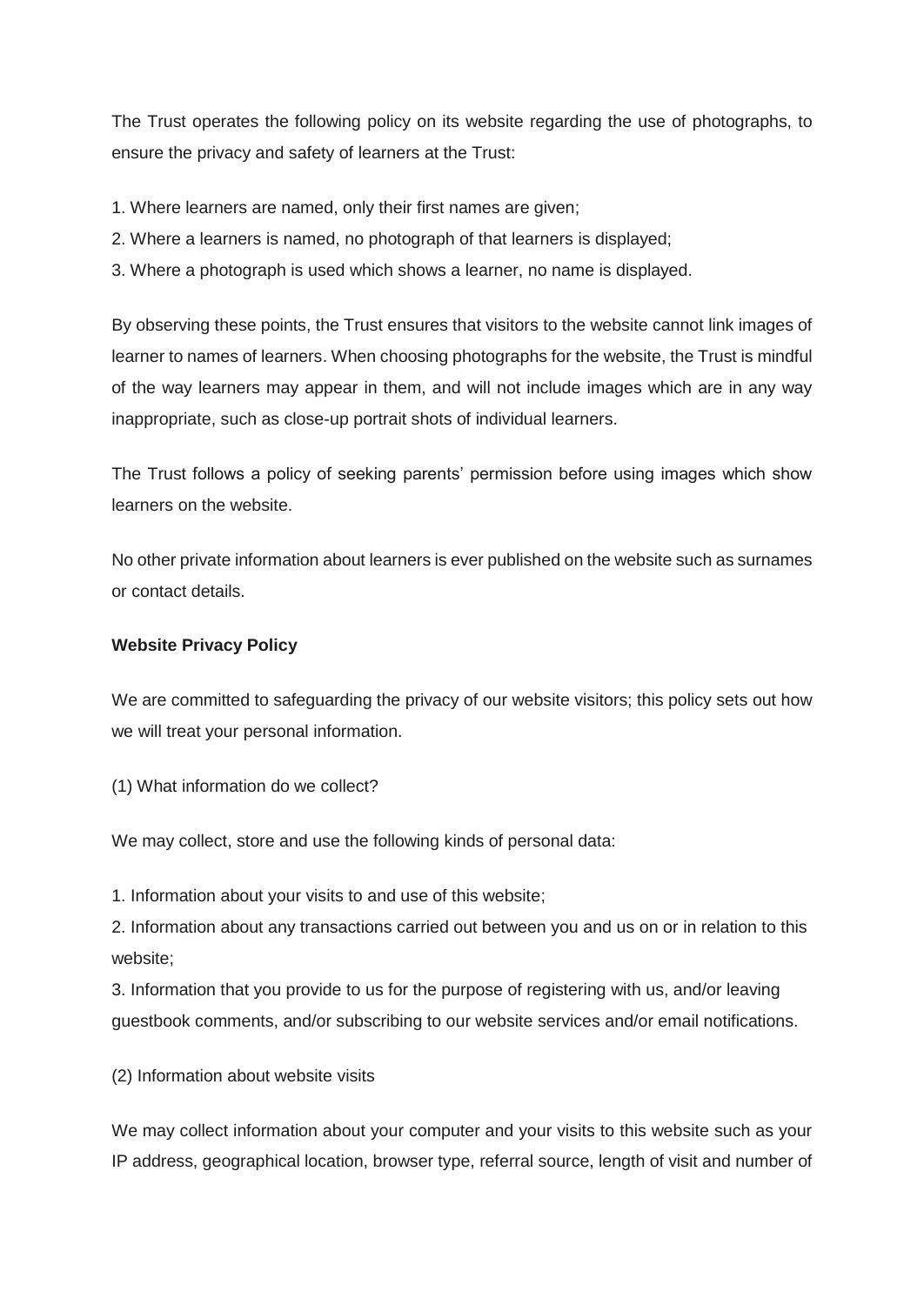page views. We may use this information in the administration of this website, to improve the website's usability, and for marketing purposes.

We use cookies on this website. A cookie is a text file sent by a web server to a web browser, and stored by the browser. The text file is then sent back to the server each time the browser requests a page from the server. This enables the web server to identify and track the web browser.

We may send a cookie which may be stored by your browser on your computer's hard drive. We may use the information we obtain from the cookie in the administration of this website, to improve the website's usability and for marketing purposes. We may also use that information to recognise your computer when you visit our website, and to personalise our website for you.

Most browsers allow you to refuse to accept cookies. (For example, in Internet Explorer you can refuse all cookie by clicking "Tools", "Internet Options", "Privacy", and selecting "Block all cookies" using the sliding selector.) This will, however, have a negative impact upon the usability of many websites.

#### (3) Using your personal data

Personal data submitted to this website will be used for the purposes specified in this privacy policy or in relevant parts of the website. In addition to the uses identified elsewhere in this privacy policy, we may use your personal information to:

1. Improve your browsing experience by personalising the website;

2. Provide other organisations with statistical information about our users – but this information will not be used to identify any individual user.

We will not without your express consent provide your personal information to any third parties for the purpose of direct marketing.

#### (4) Other disclosures

In addition to the disclosures reasonably necessary for the purposes identified elsewhere in this privacy policy, we may disclose information about you: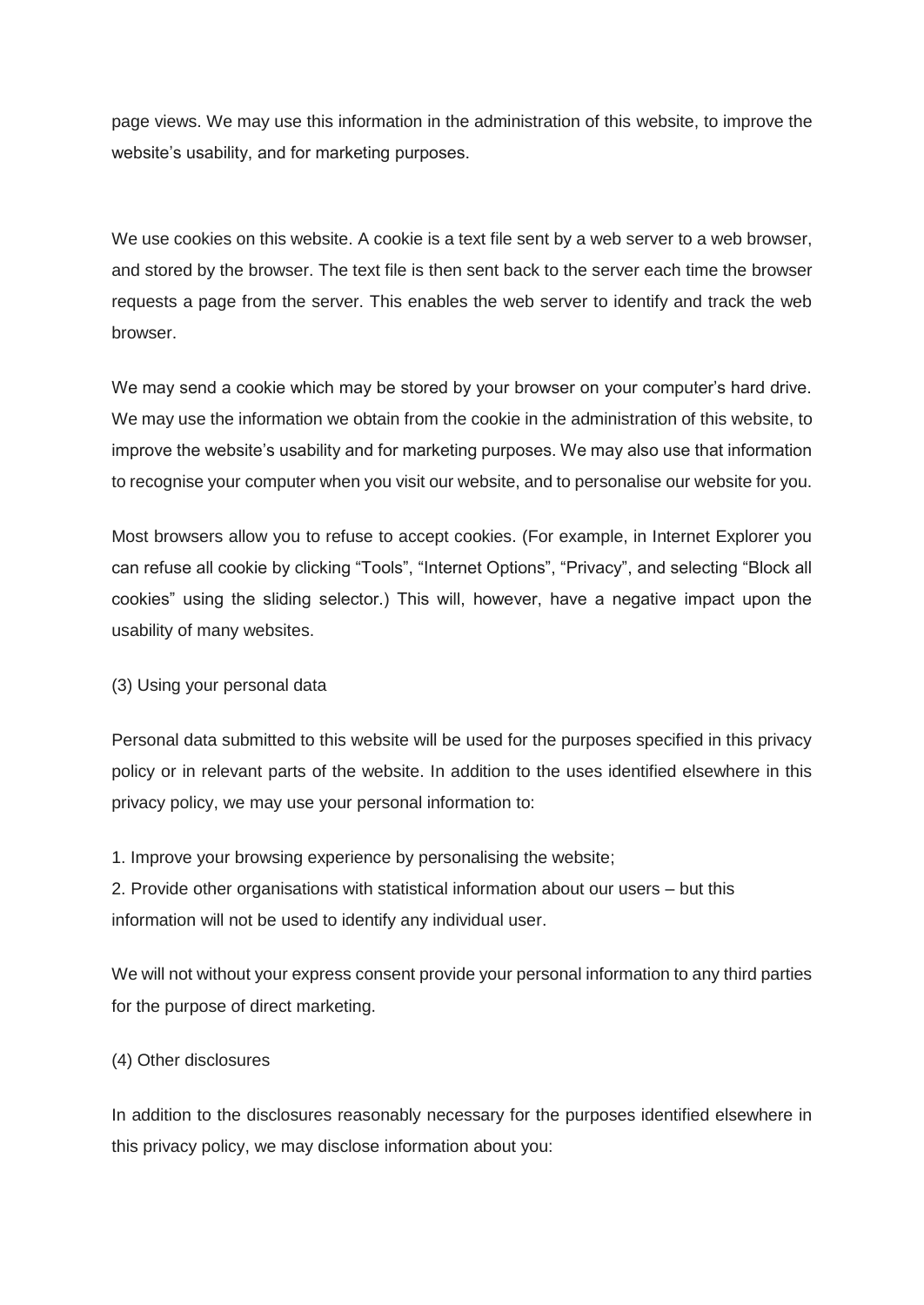1. To the extent that we are required to do so by law;

2. In connection with any legal proceedings or prospective legal proceedings;

3. In order to establish, exercise or defend our legal rights (including providing information to others for the purposes of fraud prevention and reducing credit risk);

4. Except as provided in this privacy policy, we will not provide your information to third parties.

### (5) Security of your personal data

We will take reasonable precautions to prevent the loss, misuse or alteration of your personal information. Of course, data transmission over the internet is inherently insecure, and we cannot guarantee the security of data sent over the internet.

(6) Policy amendments

We may update this privacy policy from time-to-time by posting a new version on our website. You should check this page occasionally to ensure you are happy with any changes.

#### (7) Third party websites

The website contains links to other websites. We are not responsible for the privacy policies of third party websites.

#### (8) Our contact details

Please see above for our contact details.

## **Website Disclaimer**

#### (1) Introduction

This disclaimer governs your use of our website; by using our website, you accept this disclaimer in full. If you disagree with any part of this disclaimer, do not use our website.

#### (2) Intellectual property rights

Unless otherwise stated, we or our licensors own the intellectual property rights in the website and material on the website. Subject to the licence below, all our intellectual property rights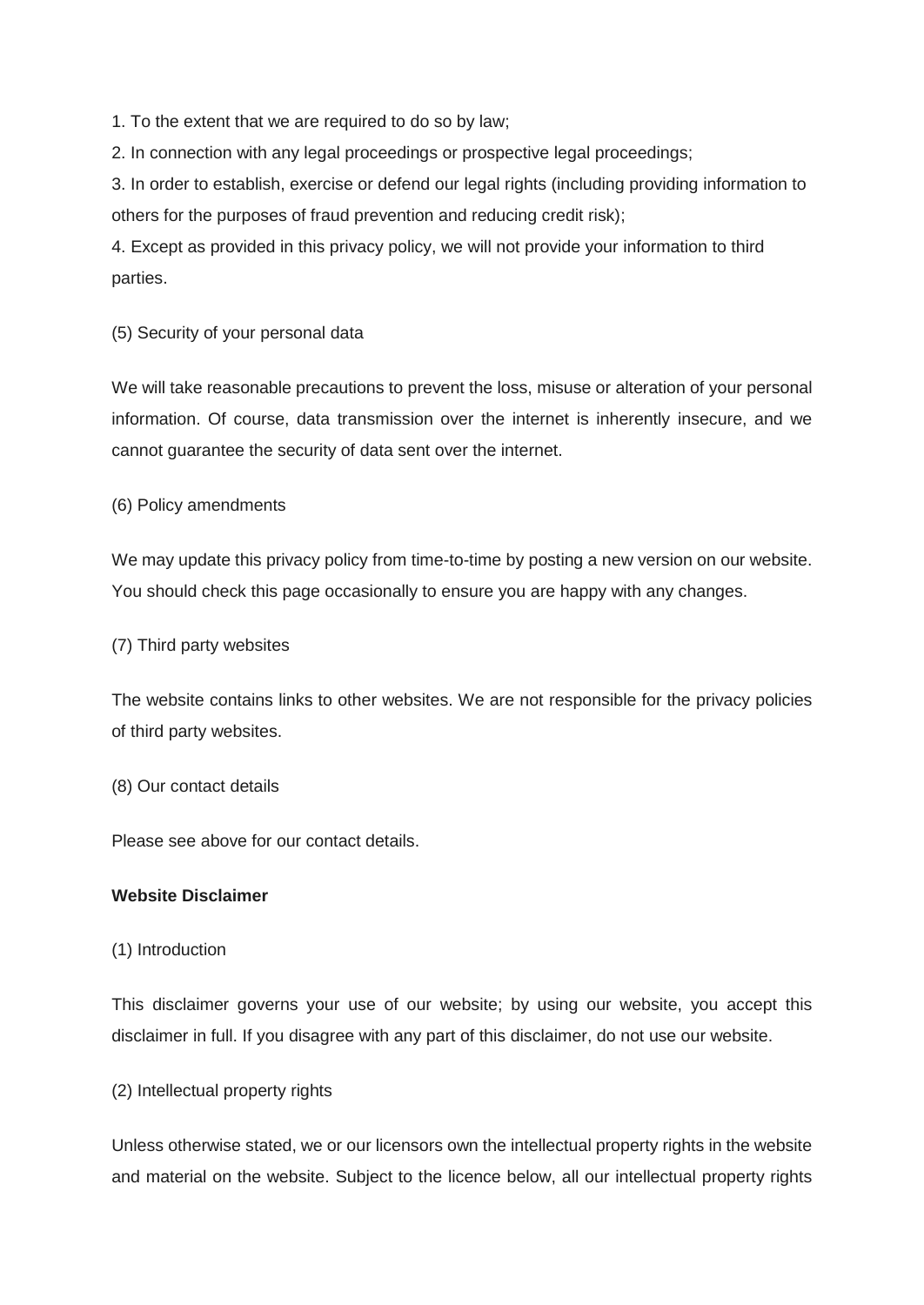are reserved.

#### (3) Licence to use website

You may view, download for caching purposes only, and print pages from the website, provided that:

1. You must not republish material from this website (including republication on another website), or reproduce or store material from this website in any public or private electronic retrieval system;

2. You must not reproduce, duplicate, copy, sell, resell, visit, or otherwise exploit our website or material on our website for a commercial purpose, without our express written consent;

(4) Limitations of liability

The information on this website is provided free-of-charge, and you acknowledge that it would be unreasonable to hold us liable in respect of this website and the information on this website.

Whilst we endeavor to ensure that the information on this website is correct, we do not warrant its completeness or accuracy; nor do we not commit to ensuring that the website remains available or that the material on this website is kept up-to-date.

To the maximum extent permitted by applicable law we exclude all representations, warranties and conditions (including, without limitation, the conditions implied by law of satisfactory quality, fitness for purpose and the use of reasonable care and skill).

Our liability is limited and excluded to the maximum extent permitted under applicable law. We will not be liable for any direct, indirect or consequential loss or damage arising under this disclaimer or in connection with our website, whether arising in tort, contract, or otherwise – including, without limitation, any loss of profit, contracts, business, goodwill, reputation, data, income, revenue or anticipated savings.

However, nothing in this disclaimer shall exclude or limit our liability for fraud, for death or personal injury caused by our negligence, or for any other liability which cannot be excluded or limited under applicable law.

(5) Variation